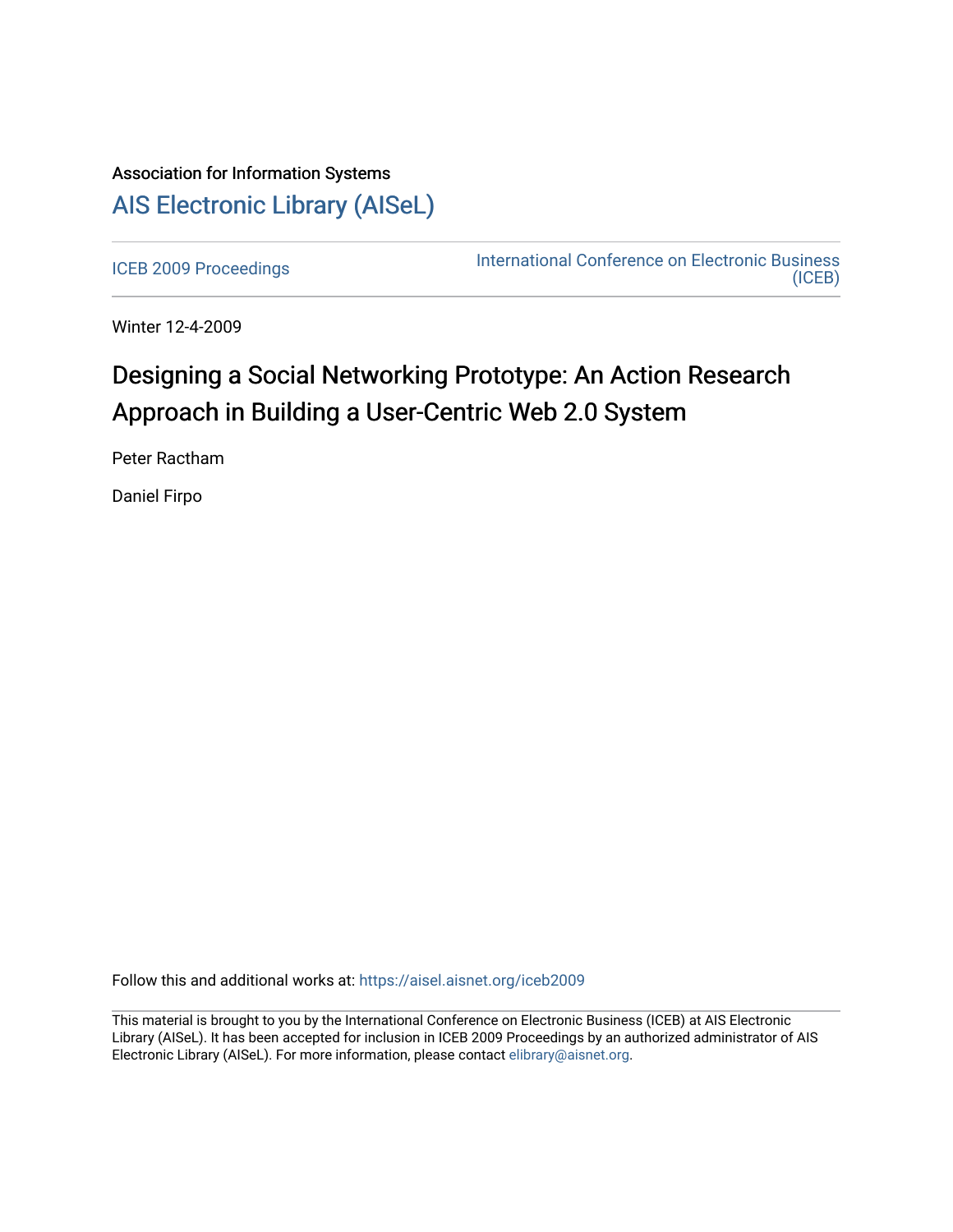## **DESIGNING A SOCIAL NETWORKING PROTOTYPE: AN ACTION RESEARCH APPROACH IN BUILDING A USER-CENTRIC WEB 2.0 SYSTEM**

Peter Ractham, Daniel Firpo

Faculty of Commerce and AccountancyThammasat University, Bangkok, Thailand School of Information Systems and Technology, Claremont Graduate University, Claremont, U.S.A.

Peter.Ractham@gmail.com, Daniel.Firpo@cgu.edu

## **Abstract**

In this paper we explore the possibility of using Web 2.0 technology to build a social networking tool, where users are the main participants during the design and implementation phases. Although Web 2.0-related research has gained momentum in recent years, much of the research focuses solely on studies where users only use the system instead of playing an integral part in the design process as well. Our study relies on both users' input and usage patterns to drive each step of the design and implementation cycles. Hence, we employ both Soft System Methodology and Action Research to diagnose, evaluate, and provide guidelines and research instruments to examine various types of Web 2.0 technologies and services. We present a prototype, the purpose of which is to help users accomplish networking within a small group. We also discuss lessons learned from the project's life cycle from the perspectives of both the system's users and its designers.

**Keywords:** Web 2.0; Soft System Methodology, Action Research, Design

## **1. Introduction**

The growing in popularity of Web 2.0 technology has garnered much worldwide attention from both researchers and practitioners [2]. The popularization of the Internet and the earlier generation World Wide Web ("Web 1.0") during the 1990's ushered in a new era, with several new and exciting ways for people to communicate and network with one another. Email, file sharing, and online chat were some of the main instruments that represented the first wave of technology starting to gain usage during the beginning of the Information Age [11] Rapid advances in both information and communication technologies have transformed almost every aspect of people's lives. The Information Age has seen a leveling of the playing field in terms of information creation and dissemination, as Friedman documented in his revolutionary book, The World is Flat [6]: Information is being created, synthesized, and disseminated by the average layperson as well as professionals.

Electronic social networking services such as MySpace, Twitter and Facebook have rapidly gained popularity in recent years. The protocol of yesteryears where people used the web only as a decentralized search engine to look for information or communicate with others is becoming obsolete. Instead, people harness network effect by using social networking tools to formulate their own personal network. People create a personal space where they are the centralized node – the center of their own universe in which everyone and everything revolves around them – instead of being bombarded with information overload, examples of which include spam and other unwanted services that show little or no value to their needs. The main difference of having such a personal space instead of joining or belonging to a public domain – such as discussion forum – is that having a personal space gives users a sense of ownership over their online persona. [10] [12]

Although, the trend in how people use Web 2.0 technology provides exiting ways for people to communicate, it is also very challenging for both researcher and practitioner alike in dealing with the puzzles one is confronted with in the new communication paradigm. Web 2.0 technology provides users with a personalized and integrative platform, which relies on mostly asymmetric information being exchanged through different technologies. People enjoy mimicking their persona online as a centralized node, which connects with others through the different channels of their mutually-shared online social networks. This phenomenon very much resembles the way people network in real life. In addition, the popularization of advanced IT gadgetry (e.g. smart phones) and new local networks (e.g. Metropolitan Area and Cellular Network) have led to a tremendous increase in the number of different communication channels available to people to start and build conversations ubiquitously. This represents a paradigm shift in how people use technology to further improve how they achieve communication in everyday life. Web 2.0 technology emphasizes how people converse, collaborate, and share knowledge amongst one another, instead of simply having a discussion within the public domain ala public discussion forums. Web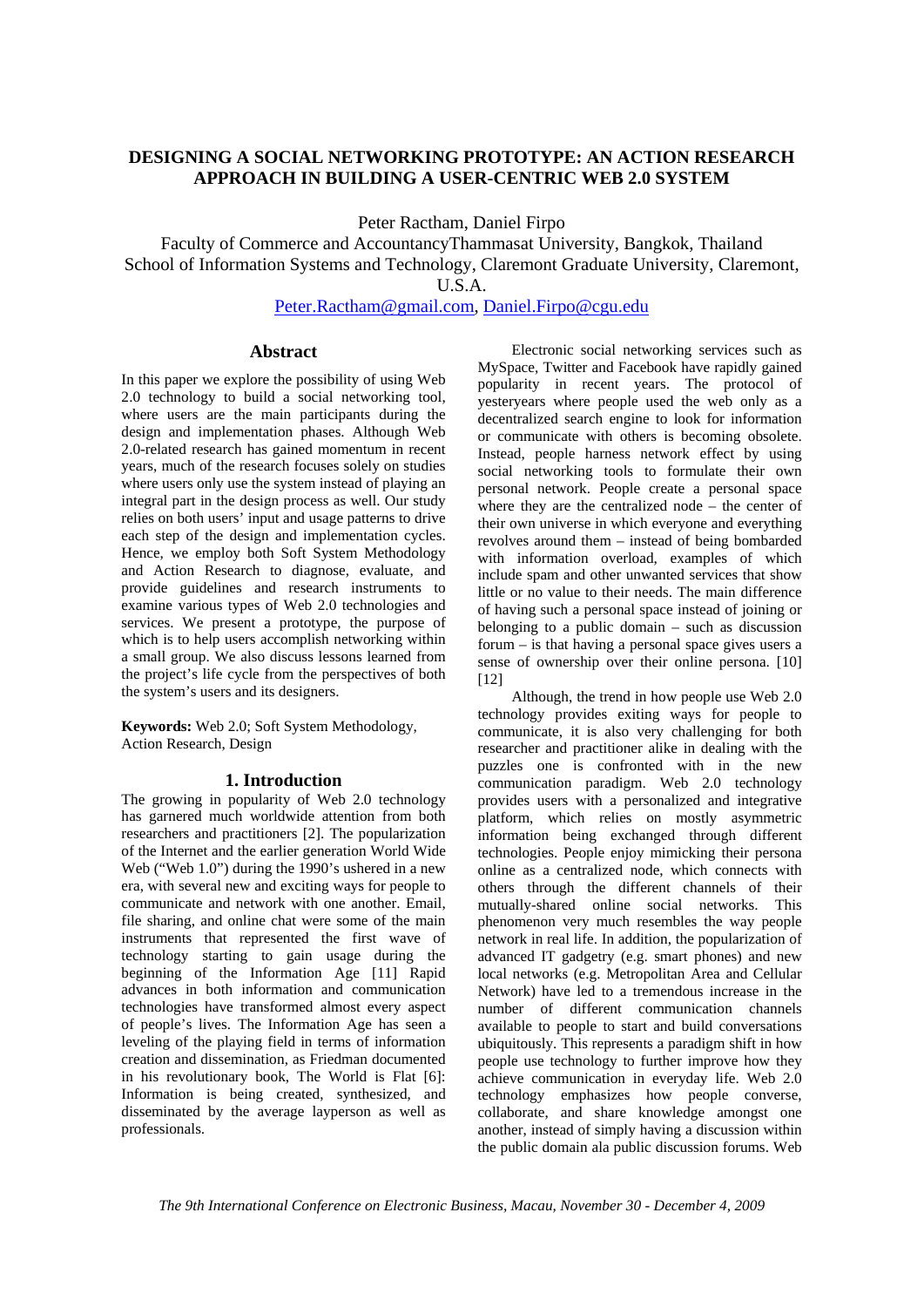2.0 technology also focuses on user driven content, where whatever messages users convey within their conversation may not represent goal-oriented communication as it does in e-mail or chat. Simply put, people can use Web 2.0 technology to communicate in different ways, some of which do not require a receptor node to reciprocate the conversation back at the original node where the conversation start. Online diaries such as blogs, and micro-blogging such as Twitter, are some examples of the aforementioned technology. The emergence of different Web 2.0 technologies and the way people utilize them in their everyday lives provides several daunting tasks for both researcher and practitioner to postulate on how to deal with these fast-evolving types of technology.

#### **1.1 Overview of this paper**

This paper is organized as follows: First, the researchers examine the potential of using different Web 2.0 technologies within the realm of education. Second, we report on the research process where different technologies were designed, built, and used by a group of users. Lastly, we report on the lessons learned during the two Action Research cycles and suggested

## **2. Social Technology and Electronic Social Networking**

The concept of ubiquitous computing, a model of human-computer interaction in which advanced IT artifacts, cloud computing infrastructure, and the popular middleware of Web 2.0 technology thoroughly integrates information processing into everyday activities as an anytime-anyplace network, is inching towards reality. Society and its inhabitants are more than ever connected to one another. The transformation of the world as-we-know-it into the Global Village envisioned by Marshall McLuha advances ever onward because of easy-to-use technologies that allow people to achieve socialization via electronic means.

The concept of Global Village coined by Marshall McLuha, who portrays the world as a small village where its residents are connected and communicate via electronic mean. In addition, [8] classified the trend in which people utilize different types of social technology to get the things they need (i.e. information goods) from each other rather than from an established entity such as a company or classroom as a phenomenon called The Groundswell. This phenomenon display the two Web 2.0 characteristics as first the users recognize the web as a service delivery platform and second the web as collective wisdom of the crowd [7]. People from all over the world can now-more-than-ever communicate with one another. People fully

embrace the usage of new technology to connect with one another through services like MySpace, iTunes, Wikipedia, Facebook and Twitter. These technologies are few examples of the familiar technologies that have gained momentum in recent years. Others referred to them as Social Technology serving different purposes by its users. These technologies allow people to use their services to accomplish many things that have never been done before. People can upload their pictures or post updates on their life with just a few touches of their Internet-equipped mobile phones. An online personal space has become increasingly important, wherein people have their friends and family within their network.

Whatever purposes people use these services for in their lives, Social technology represents an undeniable force that builds and expands people's ability to communicate and foster relationships with one another. Naturally, these technologies also attracted attention from many various disciplines. Educators attempts to use Web 2.0 technology to enhance learning for their students. Business practitioners use different application to increase sales, market share, and productivity in their organization. Although, the implementation of Web 2.0 technologies in many fields are still in their infancy, it is clear that the trend of Web 2.0 adoption will continues as long as there are needs for people to socialize.

## **2.1 Social Technology in Academia.**

Educators have always been early adopters in using new or up-and-coming technology within academia. For years, educational technology such as Content Management Systems (CMS), Blackboard, and WebCT were used to help students perform better, as well as increase their productivity within the classroom. The aforementioned technologies enabled educators and students to better manage, distribute, and exchange information. Educators used technology such as file uploading and chat room services to streamline their work processes. Simple tasks and services such as giving out assignments electronically, online grading, and class note repositories were available through the usage of the web. These technologies were mainly designed and implemented to improve student learning in the classroom. However, the learning process in today's world has becoming increasingly more complex. Learning not only occurs within the traditional classroom, but students as well as educators also reach out to the abundance of information and knowledge outside the classroom. For example, students can listen to a podcast being distributed from iTunes University (iTunes U), one of the largest educational podcast databases in the world. Universities worldwide such as Stanford, UC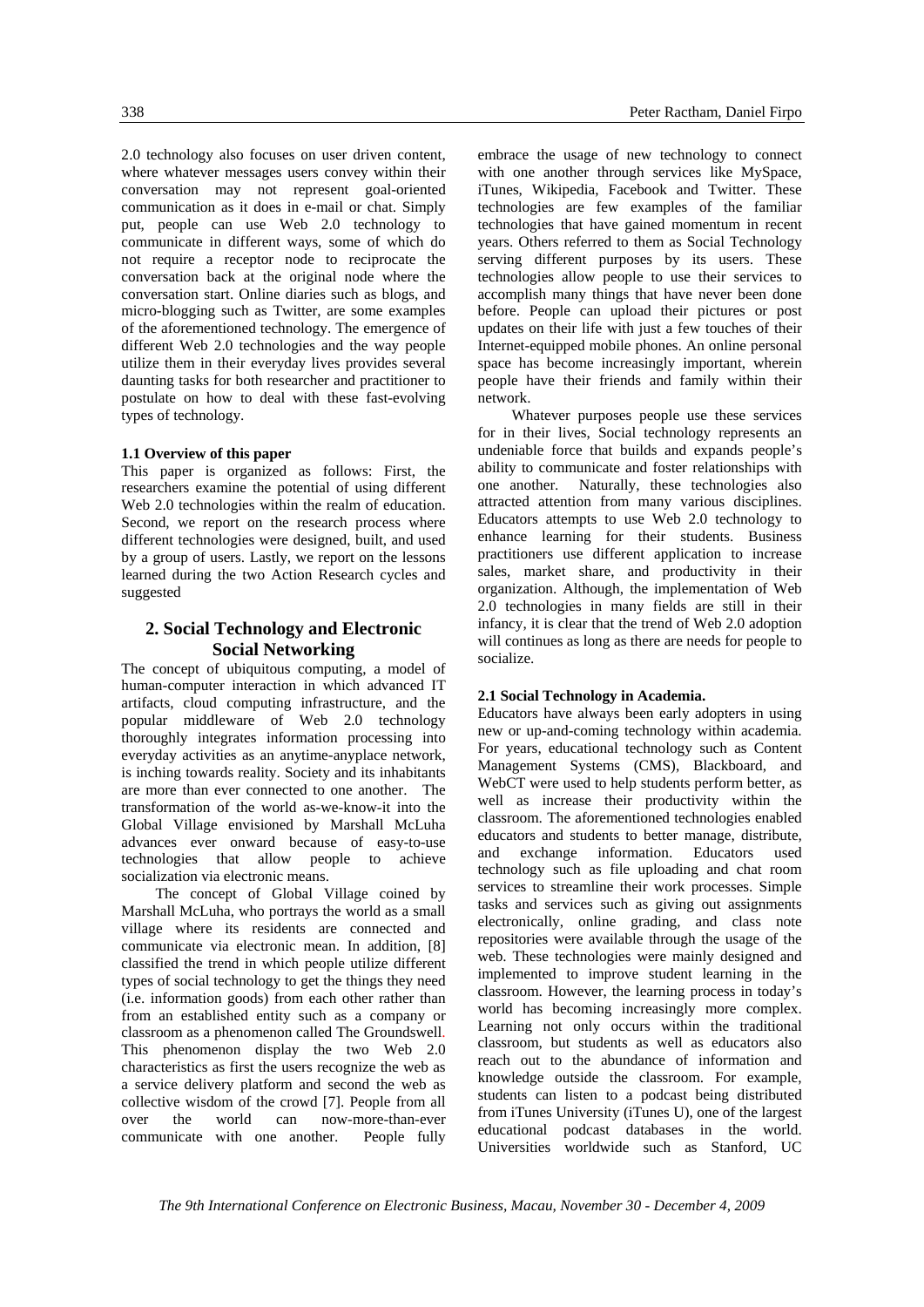Berkley, and Claremont Graduate University create and store their class lectures and distribute them free-of-charge through the iTunes Store. Student can download class lectures in MP3 format, watch videos of lectures online, or even review class materials at their leisure.

Another example is the possibility for learning that exists within the virtual classrooms of SecondLife [5]. Students can mimic a real-life learning environment by attending and participating in the learning process as it happens within a virtual classroom. Participants can interact with their teacher as well as other students through virtual personas called Avartars. This allows educators from different locations to attend class, converse, exchange knowledge, and learn within a common cyberspace as if they had gathered together in a brick-and-mortar classroom.

The aforementioned technologies such as Blogs, Virtual Classrooms, and Podcasts serve a common purpose in providing additional channels for students to network as well as to achieve learning electronically. Furthermore, they can be use to extend and reach out to learners who might not otherwise have a chance to be actively involved in the regular learning process. These tools can be used by potential learners who maybe less involved, introverted, or simply unable to show up to class. Hence, Web 2.0 technology serves as a terrific tool to reach out to those students who might otherwise have a difficult time getting involved in the learning process – in other words: a tool to reach out to the Long Tail of learners.

#### **2.2 Social Learning and The Long Tail.**

One of the main focuses of using technology to enhance learning is reaching out to an untapped demographic of learners. These students may be the ones that are uncomfortable with participating inside the classroom. Or, they could be parents, long-distance commuters, part-time students, etc. who simply do not have the time or resources to attend the class. Hence, these types of students cannot fully participate in the learning process. This problematic situation is akin to the concept of the Long Tail, a term famously coined by Chris Anderson [1].

The concept of the Long Tail, usually applied to the world of E-Commerce, refers to how given a large consumer population and high freedom of choice, the selection and buying pattern of the population results in a power law distribution wherein the upper 20% of items (the head) are favored over the other 80% (the long tail). Hence, the usage of Web 2.0 can enable the educators to reach out to as many learners as they possibly can: While 20% of a given classroom might already be willing to participate in class, there is 80% that are unwilling or unable to do so, but who might

#### The Long Tail of Learning Overall Usage by Company Planned scheduled and assigned Common knowledg Top down" and codified Ad Hoc Semi-permanent איי טרי.<br>Time of need, in the "flow" Expert-created Specialized knowledge Expensi<br>Pushed Emergent and collaborative Temporary or semi-permanent<br>Crowd-sourced Low cost Pulled Narroy Infinite Variety of Content

**Figure 1: Long Tail** 

Source:



be able to via different Web 2.0 channels. Ullrich, et al. [11] suggested that students with common interests can use Web 2.0 technologies to achieve networking both inside and outside of classroom. Examples of the educational usage of Web 2.0 technologies to achieve such connections include iTunes U and Second Life, where university courses are being offered through different electronic channels. In this instance, we can imagine that long tail is the number of students who may not be able to speak up in class, or the one that don't have the channel to communicate effectively. It is the 'out crowd' that will not be able to participate due to various reasons, such as being introverts or living far away from the school.

The research will start by looking at how Social Technology can be designed to satisfy the users. For our research purposes, we look at the Long Tail as the students who we could prospectively reach out to in order to build a communication channel between their educators and themselves. The system will be of a design based upon what the users are familiar with and use in their everyday lives. With this in mind, the researcher attempted to build a Social Technology system from the ground up. Every step of the way, the researcher received input from the users. To assist in molding the conceptual model, we used the Soft System Methodology (SSM) to identify the research problems and research scope. After the problems are identified and a conceptual model is built, the researchers will follow the Action Research cycles in designing the artifacts from the ground up. Throughout the research process, users will be directly involved in helping to design the user-centric social technology system. This system will go through several iterations, incorporating each of the lessons learned from prior cycles. Finally, the prototype will be tested with the bigger group of users, where research results of the artifact will be analyzed and discussed.

*The 9th International Conference on Electronic Business, Macau, November 30 - December 4, 2009*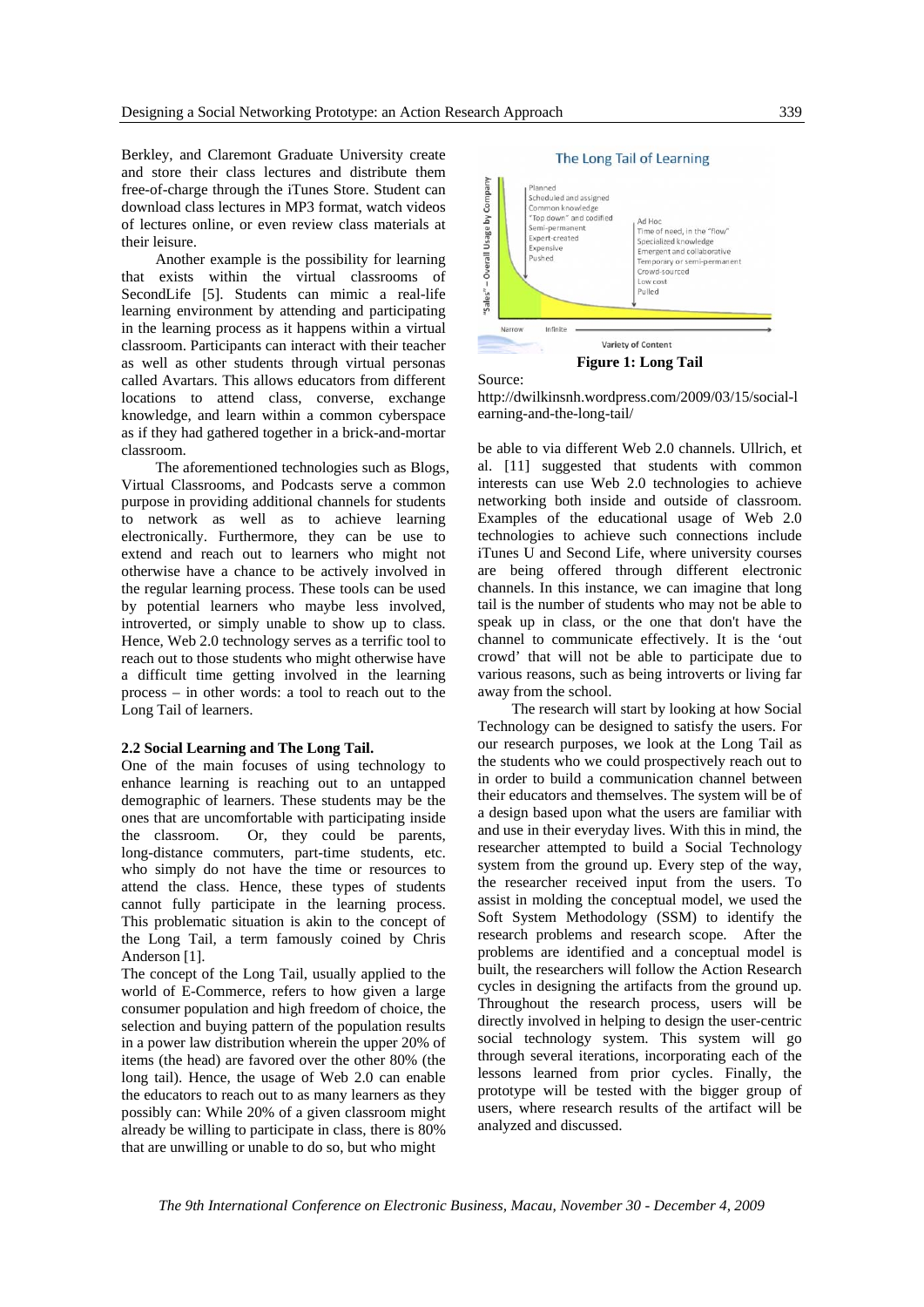## **3. Research Framework**

This study aims to provide guidelines for building an educational system utilizing different Web 2.0 technologies. The system design and implementation focuses on a problematic situation existing within a group of graduate students. These users expressed their concerns about the lack of a centralized system where they can form a group and work with each other. They wished to have a centralized network system where they could share research insights, ideas, and progress with one another. The tentative timeframe for using such technologies is expected to be 8 months (July 2009 – May 2010). After the first brainstorming session, all users decided that they wanted to use existing technologies that they are already familiar with. The reason being that the users did not want to be burdened with learning a new set of technologies. By using the technology that most users were already familiar with, a smooth transition and a shallower learning curve for everyone involved is ensured. The research team had the users try different technologies to see which one fit the best with this criteria. Given all the potential requirements of the group, a Soft System Methodology (SSM) and an Action Research approach were chosen as research protocols. This methodology and approach allowed both the researchers and users to remain fully engaged and define the desired outcomes that best reflected users' needs.

The researcher was an initiator and remained involved throughout the process. Users too, participated thoroughly throughout both the design and the implementation of the system. System prototypes were designed guided by theoretical concepts and user input. Actions and interventions led the changes during the intermediate versions and the final version of the system.

#### **3.1 Soft System Methodology**

Soft System Methodology is "an approach to inquiry into problem situations perceived to exist in the real world"[3] In our case, the researchers enter the situation as "actors," whose main tasks were to identify and analyze a problem. Our main goals were to identify problems that existed before our entrance, inquire data and inputs from users, and complete two different analyses of the problems: 1) logic-based analysis and 2) cultural analysis of the problems. Equipped with an analysis tool in mind, the researcher worked closely with participants and gained insight by conducting both formal and informal interviews with all of the participants. Our goal was to generate a conceptual model of the situation. The model represents the conceptual findings from each of the SSM's seven steps. Further more, the initial model was used to raise some questions regarding the troublesome situation, then it was used to suggest difference courses of action for change. After the model was developed, we decided to experiment with different existing Web 2.0 technologies. A series of interventions and iterations of the model and technology use would be implemented. As the researchers started, this research approach followed these steps:

**1)** Enter the situation and identify the unstructured problems. We conducted a brainstorming meeting with the users. Together we examined the problematic situation: A lack of a centralized system where graduate-level students rely on a traditional apprenticeship model of learning where teacher and student relationship were strictly one-to-one and instead of a one-to-many relationship where everyone in the same group can easily help or collaborate with each other. Instead of helping each other both inside and outside of classroom, there was no easy way for each individual to network with each other and thus exchange knowledge and subsequently learn from each others.

Some of the problems were raised at the meeting. A student said:

*"Each one of us are so busy with our works, family and also our commitment to other classes. I wish we would have a system that allow us to share what we learn as well as our research progress together. After all, everyone of us are doing this for the first time"* 

#### Another student noticed:

*"I know that getting in touch with you (advisor) would be difficult since our working schedule are not match, can we try to have some kind of communication channels to communicate with each other effectively?"* 

These problems were written down as research notes and provide us with inputs for the following step.

**2)** Identify and express problem situation. After hearing the concerns raised by participants during our first session, we were able to identify a total of 4 original sets of problems: 1) the users' inability to talk with their friends outside of classroom, 2) an inability for students to easily get in touch with their advisor, 3) the lack of a common place to setup and schedule meetings, 4) the existing systems were too time-consuming and had a high learning curve. Afterword, we decided to normalize the set into two problematic situations: 1) Lack of networking tools and 2) Lack of a knowledge sharing system among members. After the two problematic situations were identified, we held a second meeting to inform the users as well as inquire further inputs.

**3)** Formulate root definitions of relevant systems. Users came up with the idea of using existing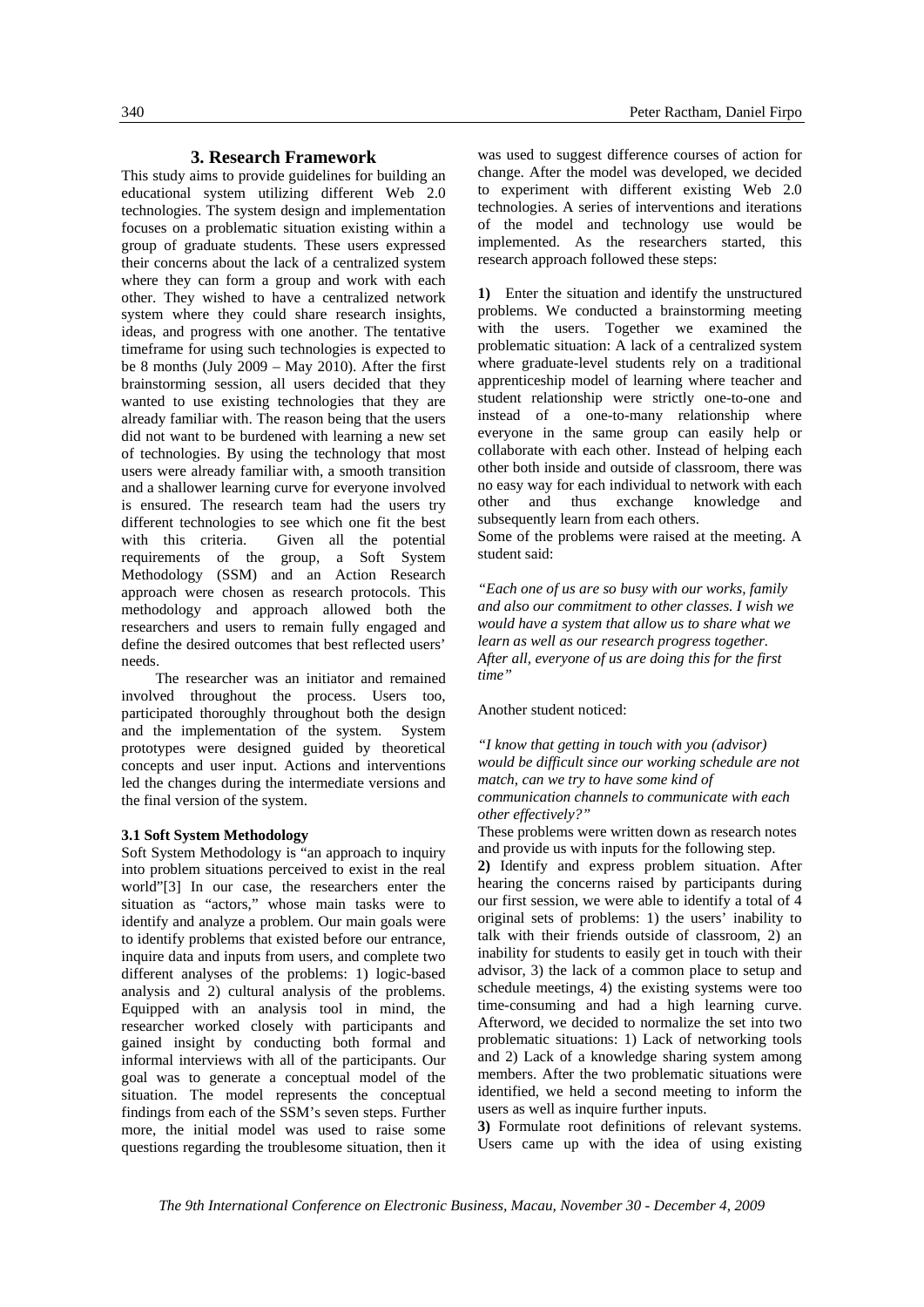technologies to remedy the two problems. Instead of completely abandoning existing technology, all users decided to use existing services such as email and Instant Messaging (IM) as complementary to the new set of technologies. A Weblog was chosen as a knowledge sharing tool, and Facebook was chosen as a networking tool. The main reason for users to choose these technologies was familiarity. All users expressed their desire towards using a system that is familiar to them and that also allows them to network amongst themselves on a regular basis.

**4)** Build conceptual model from the system derived from root definitions. A conceptual model (figure 2) was developed to show how different technology can help users to lessen the problems they faced.



**Figure 2** 

**5)** Comparing conceptual model (step 4) with real problem situations (step 2). We compared the conceptual model with the situations that we drew from the users from Step 2.

**6)** Identify and define the possible and desired changes - mainly, users want to have some positive changes in the way they can communicate amongst each other, both for networking and knowledge sharing.

**7)** Take action to improve the problem situation. After we achieved the above steps using SSM, we created a blog to be used among the users. Also, all users were encouraged to use Facebook and MSN Chat to network with each other. An email was sent out to remind users about the communication protocol.

#### **3.2 Action Research**

The goal of Action Research (AR) is to improve a problematic situation through change. At its core, AR relies on a different set of user-defined actions and several iterations to initiate changes according to the researcher and how the research participant desires. Essentially, AR is an iterative approach that allows the research team to be dynamically involved in the problem situation and the project, collaboratively changing experiments as the research team applies knowledge obtained in one iteration to the next.

Forth and Axup [4] suggested that AR usually "benefits from 'soft' methods that tend to pay particular attention to the fuzziness of research involving humans." First, the problems must be identified and diagnosed (Step 1) by the researcher. Then, the next step in AR is Action Planning (step 2), where a series of actions are planned and ready to be implemented. The third step in AR involves action being taken, where researchers input different actions as well as make interventions in guiding the research outcome. Then, the researcher evaluates the results of actions and its intervention on the system (Step 4). The lessons learned during the first four steps are used as a foundation to provide iterations where additional actions are taken and evaluated. The researcher gains some insight and understanding of the action taken and its effects. These findings provide additional inputs for the researcher to achieve a reiteration of the earlier steps to further improve the situation. Finally, learning from all the steps are specified, and lessons learned are explain in the research findings, from which they become the researchers' contribution to the knowledge field.

## **4. Research Findings**

This study involved two AR cycles. In the first cycle, we diagnosed the problem situation following SSM protocol, enabling the researchers to utilize the SSM to identify the problems, build a conceptual model of the problem situation, design a set of expected changes and outcomes, and then begin series of actions and interventions to insinuate change.

The researchers started by entering the situation and getting involved with the different participants. We work closely with all participants throughout the research inquiry stage. All of the participants were eager to utilize different types of Web 2.0 technology to solve their problems. At the first meeting, they decided it would be best to come up with a way to use the technology to share and help each other to discuss their ideas and problems that they might have during their research process (i.e. knowledge sharing activities such as discussing about research problems and questions, literature review and research methodology) Also the technology was used to facilitate communication amongst one another. In addition relying on email and phone calls, the participants wanted to have a centralized system where they can collaborate together. Although each one of them had individualistic goals, due to their nature as graduate students many of them worked full time or had varying schedules, making it extremely hard to get together to discuss and help each other.

## **4.1 First Cycle 4.1.1. Knowledge Sharing Through Blog**

*The 9th International Conference on Electronic Business, Macau, November 30 - December 4, 2009*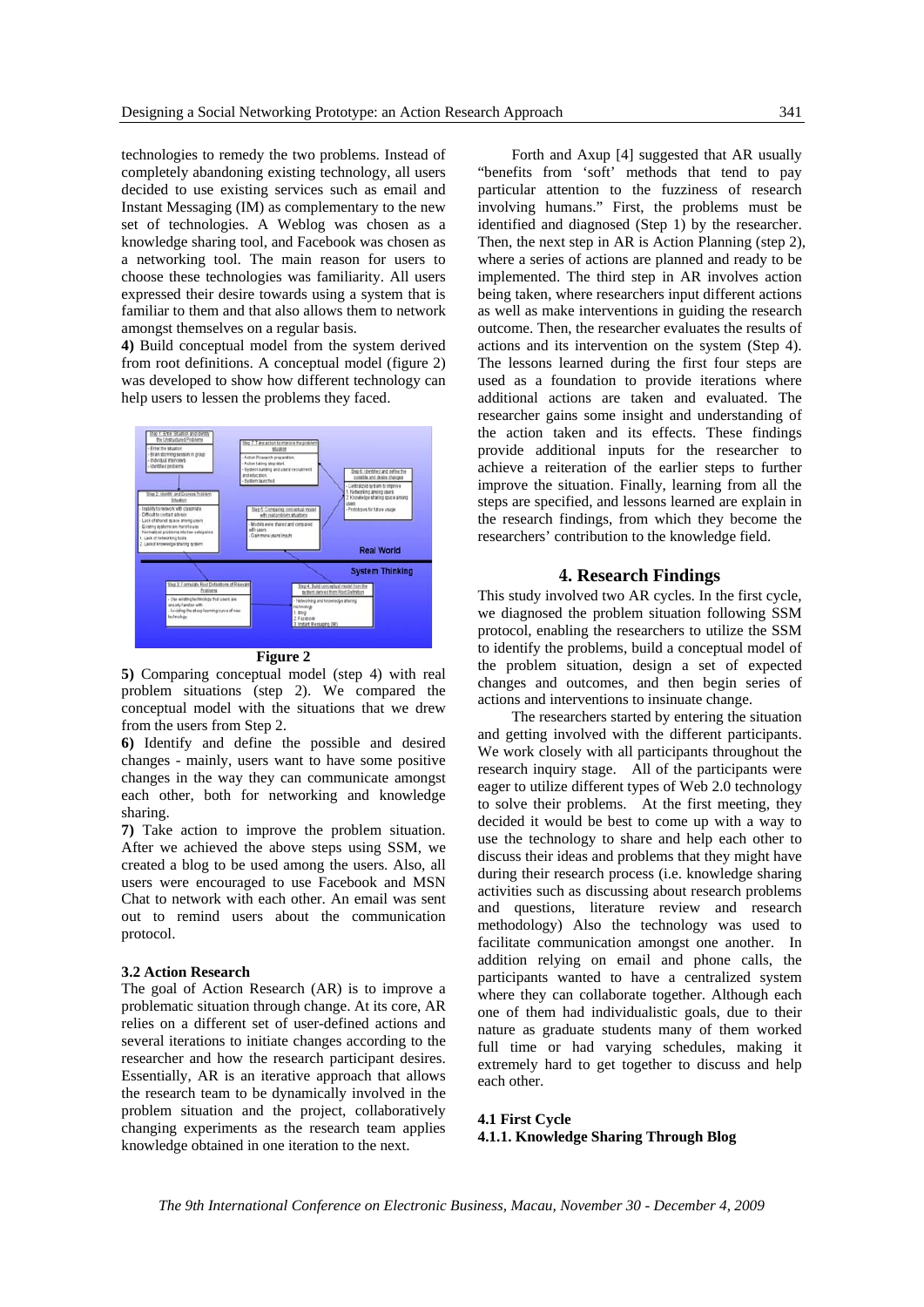342 Peter Ractham, Daniel Firpo

The researchers created a Blog (http://msmis.blogspot.com), the main purpose of which was to serve as a common space for the users to share knowledge amongst one another. An invitation email was sent out to inform users regarding the common space. We encouraged all users to check the blog on a regular basis for updates, as well as to use the blog as a means to discuss and consult each other. In addition, the blog provided the users the chance to comment on each other's blog postings. Initial activity started out on a high note, however, after the first month, usage levels had decreased. Hence, the researcher inquired about the reasons for this from a few users at one of our weekly meetings. Two of the users cautioned:

*"I would read the blog more if more people keep updating their progress, but since most of us are so busy with our works and schools, we hardly have time to work on our progress, let's alone to share with others"* 

*"The blog is not update on a regular basis, so I prefer to get-in-touch with others through other means such as IM or Facebook"* 

We concluded that while the blog served the purpose of Knowledge sharing. However, by having a blog with a very small user base, compounded with the inability of participants to update the content on their blog often, usage levels would be unmaintainable and would die down over time.

## **4.1.2 Networking through Facebook**

During the first brainstorming session, most of the users felt comfortable with using Facebook as a networking tool. Thus, we sent out emails asking all users to add each other on Facebook. Facebook allows users to post their research progress, which is similar to what they can do via a blog. Hence, majority of users started using Facebook to communicate with each other instead of email. Once the early adopters started using the medium, they started to 'refer' their friends and encourage others to use Facebook as well. In total, seven out of ten users migrated from using a blog to Facebook

A user commented on using Facebook at an individual meeting:

*"Facebook is very convenient for us to communicate with each other. You (the advisor) seem to be on Facebook a lot and I can always chat with you and leave some message on the Wall post where I can get respond quickly"* 

Another user voiced her approval of using Facebook to network with others during her leisure:

*"I don't have an access to computer at work, since my boss does not permitted it. I have to use the computer at home, at night and nobody seem to be online at night. So I prefer using Facebook to contact you and others"* 

Another example on how a user uses Facebook to post a research progress is:

*"At Thammasat University Meeting with A.Peter (thesis advisor) : How to write the chapter 1 of thesis He suggest me that 1. Use the dialogue from interview who involve the project (Lecturer staff at CHRSD, Mahidol University).*

## **4.1.3 Symmetric Communication Through Instant Messaging**

In addition to using Blogs and Facebook, users wanted to be able to achieve instant communication through instant messaging (IM) as well. Some of the users wanted an instantaneous way to communicate. Thus, we sent out an email informing all users that Facebook also has a Chat feature, and encouraged them to use it to communicate with each other. A user voiced her preference on not having to post something on a public forum, but rather to communicate symmetrically with others through Instant Messaging.

*"I like to be able to be able to chat with my friend and you (advisor) instead of posting something on Facebook and wait for the respond"* 

## **4.1.4 First Cycle Lessons Learned**

The lessons learned from the first cycle allowed us to narrow down the scope of the research project. User feedback was obtained from interview sessions using both group and individual meetings. We learned that instead of using many Web 2.0 technologies to accomplish many tasks, it might be more convenient to use just a centralized social software platform – in our case, Facebook – to act as a centralized portal where users can share knowledge, network, and achieve symmetric communication. By limiting the software of choice to be just one platform, we are able to keep the original user requirements for a system that allows users to share knowledge and network with each other.

A user also voiced his concern regarding the privacy issue in using Facebook. Hence he proposed that instead of having the group communication on the public forum, a private group should be created so only the people in the same group can communicate in private. He added:

*"Instead of having each other as only friend, we should create a research group so we can be group together and thus use Facebook as a knowledge*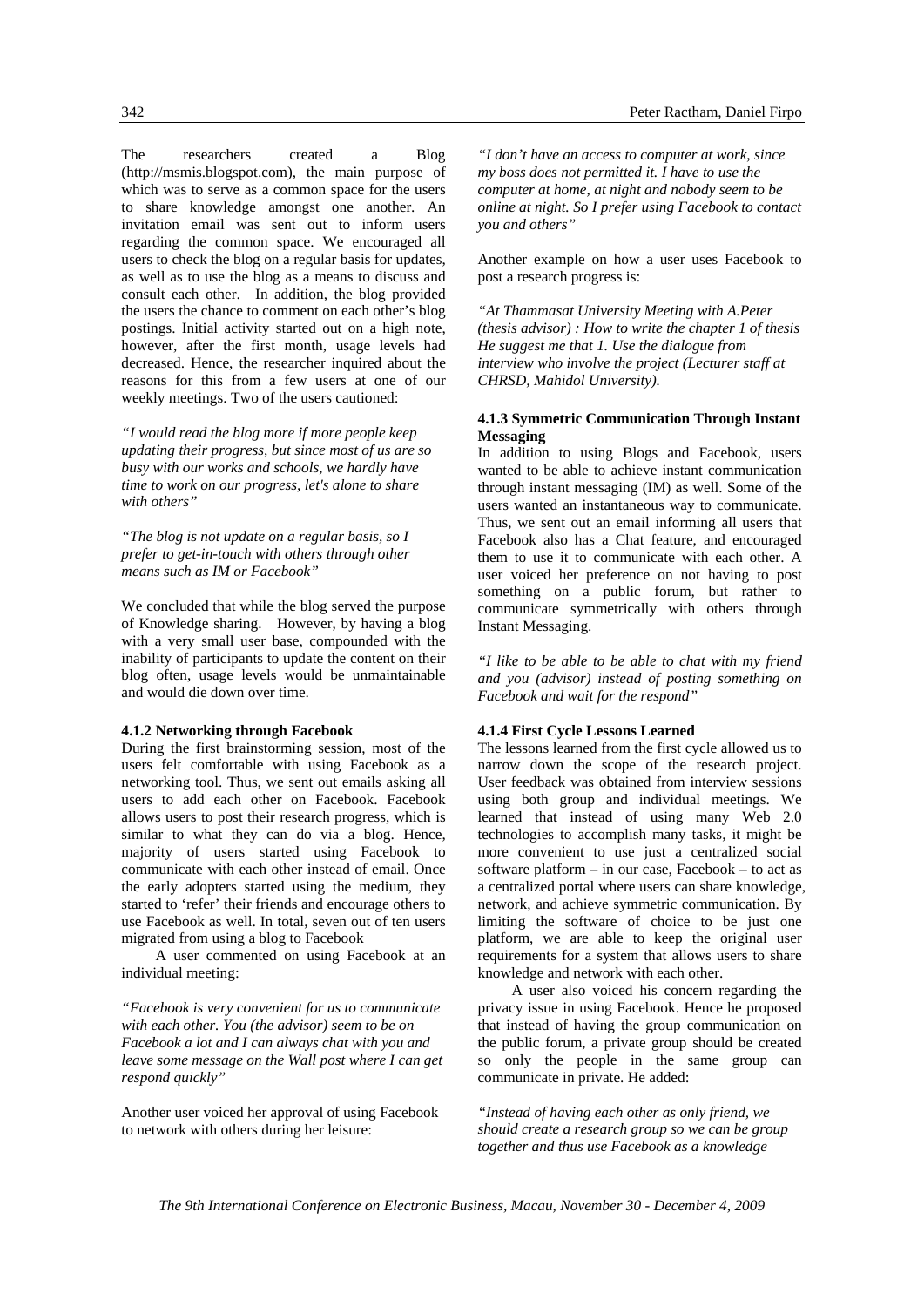*sharing tool instead of a Blog. This way, it'll be very convenient to just come to one site and we can accomplish everything."* 

Time management is also a very important issue that most users faced during our first cycle. Having multiple venues for users to use would only be too complicated, time-consuming, and cumbersome for most users. Thus, at the third group meeting, we agreed to use Facebook as the main tool to communicate with each other.

During the third meeting a user also cautioned that:

*"It is very difficult for us to schedule a time for our individual meetings, since we don't know each other schedules and sometimes our available times are overlap. Also, when we can't make it to the meeting, we are unable to synchronized our appointment. So we should also have a centralized system where we can use for the scheduling purposes as well."* 

Hence, taking from what we learn during the first cycle, we decided to shift our focus to complete the next two objectives: 1) Group building in Facebook and 2) Time management through Google Calendar.

## **4.2 Second Cycle**

#### **4.2.1 The Switch**

Our group switched to Facebook as our centralized communication tool. We were able to achieve knowledge sharing and networking amongst members of our group. As per request by users, we also created a subgroup called "MSMIS," enabling all users to be able to work privately inside a subgroup. An email was sent out to inform the users about the subgroup and encourage them to add themselves into the system. Once all the users joined the group they were able make a post, update, and chat with each other within the Facebook subgroup page.

#### **4.2.2. Scheduling System through Google Calendar**

Many users were concerned with scheduling individual meeting with their advisor. All participants have a full time job and have only a limited time table within which to meet with their advisor. Usually, they would call and make appointments over the phone. However, with the use of online scheduling systems such as Google Calendar, the advisor opens up different timeslots where he is available, and each student can electronically choose and update the appointment. Hence, all users can collaborate in choosing the time slots that are available to them, thus getting rid of the appointment overlap as well as streamlining the

scheduling system where all users can see what others' time slots are.

Another reason that Google Calendar was chosen was because most users already have a Gmail account, thus their familiarity with the technology was high.

## **4.2.3 Web 2.0 Appropriation**

Table 1 shows how participants actually used different types of Web2.0 technology. Although all of the technology was chosen by the users, only Facebook and Google Calendar seemed to be the only two systems that all members used on a regular basis. These two technologies most consolidated the users' needs for knowledge sharing, networking, and appointment scheduling.

| <b>Technology</b> | Number of           | <b>Usage</b>       |
|-------------------|---------------------|--------------------|
|                   | <b>Active Users</b> |                    |
| Google Calendar   | 10                  | Second Cycle       |
| Facebook          |                     | First and          |
|                   |                     | Second cycle       |
| Instant           | 5                   | First and          |
| Messaging         |                     | Second cycle       |
| Email             | 6                   | First and          |
|                   |                     | second cycle       |
| Blog              | 2                   | <b>First Cycle</b> |
| т.ы. 1            |                     |                    |

#### **Table 1**

## **4.2.4 Second Cycle Lessons Learned**

The lessons learned from the second cycle reflect the users' preferences in technological usage. Although there were many alternatives for users to use for educational purposes, users only want to use one single centralized system, which they are most familiar with. A user said:

*"I like using Facebook to do all of the thing that I can do, since I already use them at my office and at home already. It's a great way to communicate with you (advisor) and others in the same group, since once I made a short wall post, the rest can see and respond to them as well. "* 

Facebook was chosen by users as a system-of-choice. Most users already use Facebook and Google Calendar. However, they did not have a chance to use both applications for educational purposes. Mainly, they had used it for networking with their friends. During the first two research cycles, users experimented with using Facebook and Google Calendar to share knowledge on each other through features such as wall posts, and worked together in